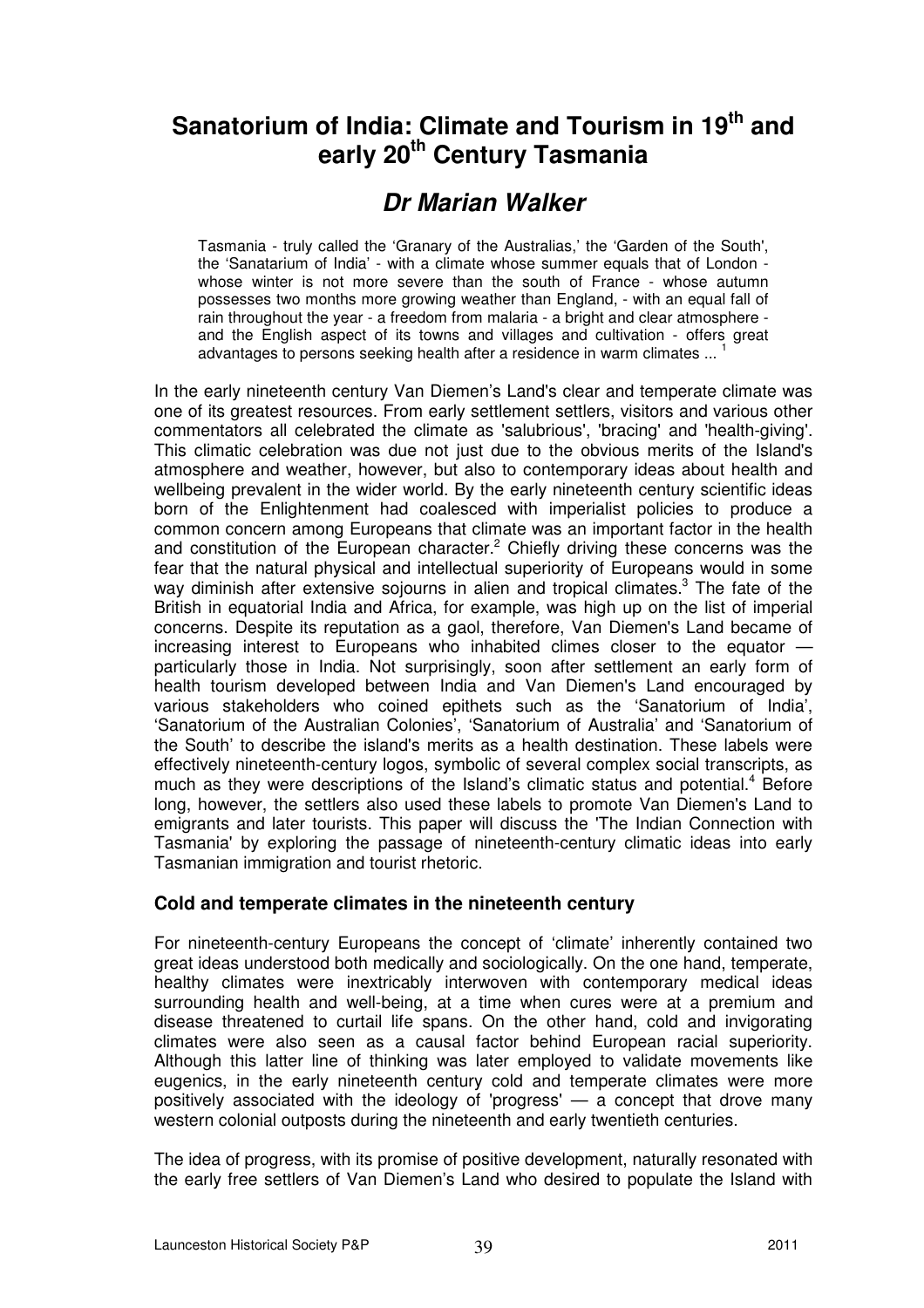the 'right kind of people'.<sup>5</sup> From the understanding that from 'climate stemmed energy, ingenuity, and organising ability', emerged a powerful incentive to attract settlers to the island while simultaneously guaranteeing their success.<sup>6</sup> If white Caucasian people could flourish in cold and temperate climates in Europe, then, it was reasoned, they could also flourish in Tasmania. The concept of climate thus provided nineteenthcentury Tasmanians with an ideal contemporary image with which to promote immigration and tourism. Not only did climate provide a positive image for Tasmania, in contrast to its negative image as a gaol, but within the concept of climate as a sociological construct was embedded the potential for moral and social redemption. Ideas about climate thus underpinned much of the rhetoric surrounding immigration and tourism propaganda emanating from the colony throughout the nineteenth century and to a lesser extent during the period from Federation to the Second World War.

#### **How the celebration of Tasmania's climate began**

The celebration of climate in Van Diemen's Land began in the early nineteenth century with the global 'race' to attract emigrants. At this time around the world, new settler societies — in their quest for development — were competing for useful and productive settlers. At the same time, for various religious and economic reasons, many people in the old world were seeking to make a fresh start in the new. New settler societies intent on attracting emigrants were thus pressured to identify comparative advantages in order to promote themselves in the best possible light. The rhetoric that developed and accumulated to attract these emigrants was in many cases later used to attract tourists. Emigration guides purporting to weigh up the advantages that new settler societies had to offer, became vehicles for this rhetoric.

In 1817, for example, Christopher Kelly published a book in London, ambitiously entitled, A new and complete system of universal geography, or, An authentic history and interesting description of the whole world and its inhabitants.<sup>7</sup> In Volume One, Kelly described the climate of Van Diemen's Land together with its geography as 'promising' although the aboriginal inhabitants were 'primitive'. Three years later, William Kingdom also published a book in London entitled, America and the British colonies: an abstract of all the most useful information relative to the United States of America and the British colonies of Canada, the Cape of Good Hope, New South Wales, and Van Diemen's Island: exhibiting at one view the comparative advantages and disadvantages each country for emigration: collected from the most valuable and recent publications, to which are added a few notes and observations.<sup>8</sup> This book carefully weighed up the comparative advantages that each society had to offer the prospective emigrant. Of Van Diemen's Land Kelly wrote:

This Island, with the single exception of a third of the inhabitants being convicts, has no disadvantage worthy of notion. Here are neither droughts nor inundations, and the natives are even more timid than those at Port Jackson, as well as fewer in number. It possesses the same advantages, in a commercial point of view, as New South Wales. The harbours are not only numerous but good; that of Hobart Town, in particular, is supposed to be equal to any in the world; and, above all, the climate is excellent, being nearly upon a par with that of the south of France ...

Although Kingdom probably never visited Van Diemen's Land — drawing as he does quite clearly on the treatise of WC Wentworth<sup>10</sup> written the year before  $-$  his book had the effect of perpetuating Wentworth's view who claimed in 1819 that the Van Diemen's Land's climate was 'equally healthy, and much more congenial to the European constitution, than that of Port Jackson'.<sup>11</sup> Such publications raised consciousness among Van Diemen's Land colonists of the need to identify their own comparative advantages lest others do it for them. When Van Diemen's Land's settlers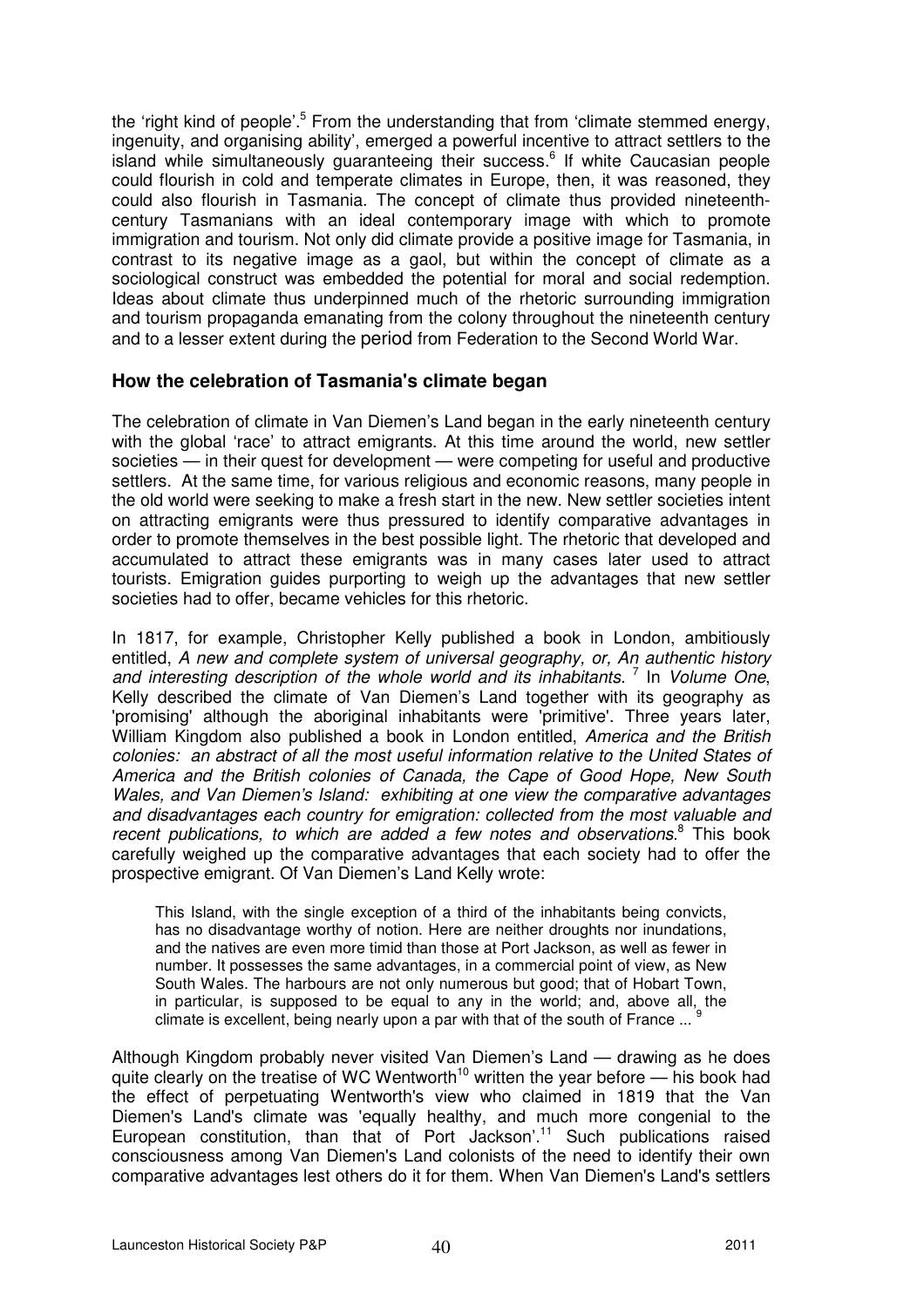began to identify their own comparative advantages they too, however, came to appreciate the climate as outstanding.

On a world scale, Van Diemen's Land's climate was unique among new settler societies. Only New Zealand, Chile, Western Britain and Western France had similar climates. Van Diemen's land offered British settlers a climate that made them feel at home while simultaneously offering antipodean qualities 'better' than the 'old' country. In terms of attracting settlers, then, the clear and salubrious climate was a distinct comparative advantage. In 1820, when the first difficult years of settlement were over, and three years after free immigration had begun, the settlers in Van Diemen's Land first used the Island's climate as a promotional tool.

#### **How Tasmanians promoted the climate**

In 1820, Lieutenant Charles Jeffreys, R. N., wrote what is generally accepted as the first guidebook on the geography of Tasmania. Entitled Van Dieman's (sic) Land: Geographical and descriptive delineations of the Island of Van Dieman's (sic) Land Jeffreys began the book with an acknowledgment of the global race to attract emigrants.  $<sup>1</sup>$ </sup>

If the author may venture a hope that this little book may have a tendency to draw the public attention to a part of the globe hitherto too much overlooked and neglected, he shall not think his labour to have been in vain.<sup>1</sup>

The book promoted Van Diemen's Land as a 'settler's paradise' offering spectacular advantages in contrast to other places on the globe. Comparing the island with the Western Territories of North America, Jeffreys proposed that prospective settlers would find the settlements in Van Diemen's Land 'unmatched in advantages to the emigrant, in climate and capability for production by any other part of the globe'.<sup>14</sup> The climate of Van Diemen's Land, he declared was

perhaps, the most salubrious of any on the globe for an European constitution, the general temperature is about 60 degrees of Fahrenheit, and the extremes ranging from 43 to 80 degrees. Its spring may generally be considered as commencing Its spring may generally be considered as commencing early in August, its summer in November, its autumn in March, and its winter in May, so that its winter is not more than three months, and the severest part only six weeks.

But not only was the climate perfectly congenial but the island's topography was 'richly variegated, and diversified by ranges of moderate hills, and gently undulating valleys, forming the most exquisitely beautiful amphitheatres, pregnant with whatever a rich soil and salubrious climate can yield'.<sup>16</sup> Prospective emigrants were understandably favourably impressed. When some of these emigrants arrived in the island to find that hard work, however, was also involved in making the most of the climate some complained that Jeffrey's descriptions of the island were 'overblown'. Nevertheless, the effect of the book was twofold. First, it served its purpose by attracting settlers to the colony and second, it set the tone for many guidebooks that followed. Nearly all of these publications praised the climate as 'salubrious' — the word itself betraying the preoccupation of the day with the relationship between climate and health. Rhetoric about the Island's climate thus proliferated as a rash of emigrant guidebook and travel narrative writers felt compelled to promote the climate to prospective settlers.

In 1822, in an emigrant guidebook with a long and convoluted title, George Williams Evans, Deputy Surveyor of Lands for Van Diemen's Land from 1812 to 1825 (and arguably more qualified to comment on climate and topography than Lieutenant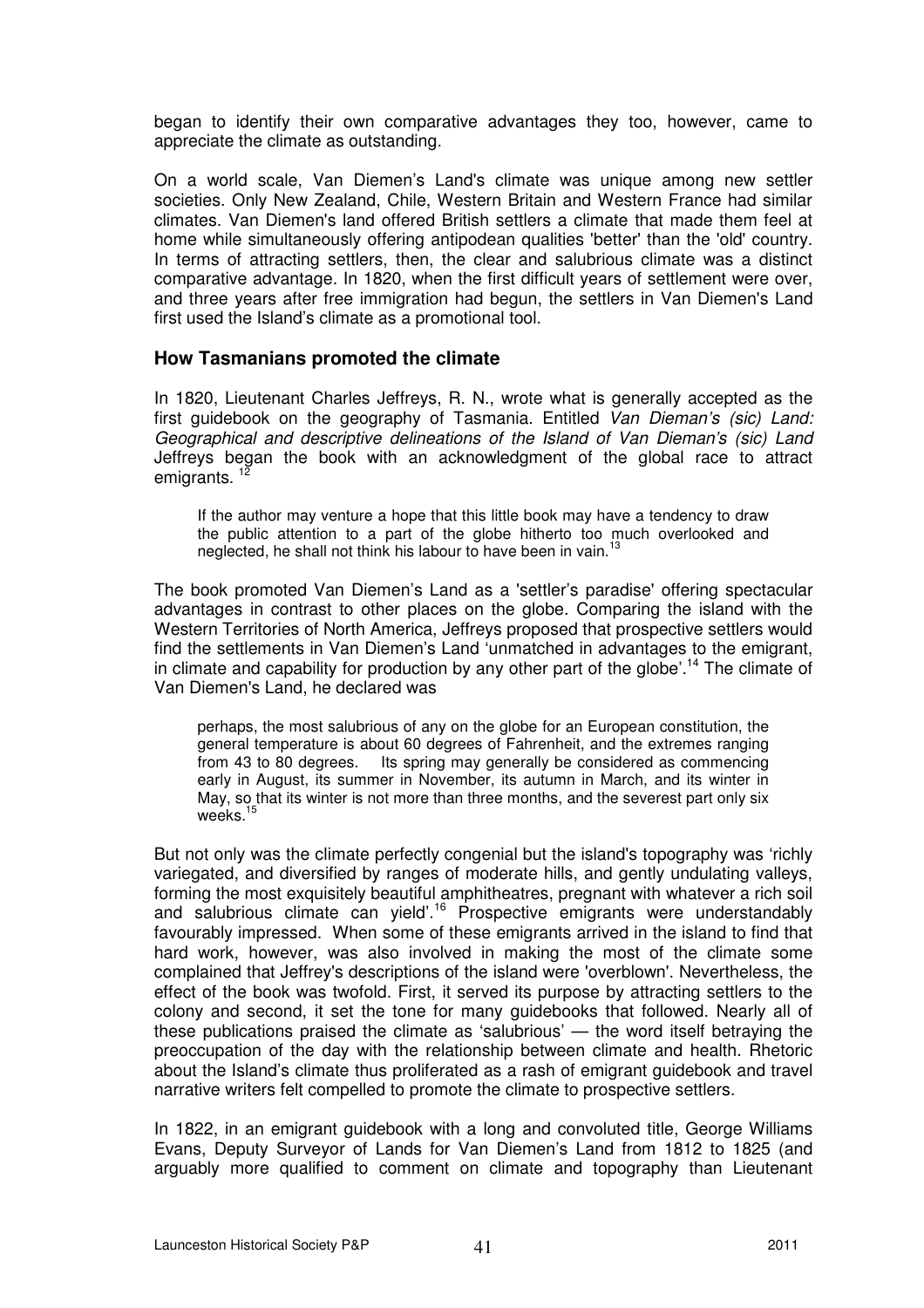Jeffreys) described the climate of Van Diemen's Land as 'perhaps the most salubrious of any on the globe for an European, it being much more congenial to his constitution than that of Port Jackson'.<sup>17</sup> The following year English guidebook writer, Thomas Godwin, echoed Evans, declaring that 'this island has to boast of perhaps, the most salubrious and congenial climate of any in the known world, for an European'.<sup>18</sup> In 1824 Edward Curr wrote of Van Diemen's Land that

... from its situation between the parallels of 40 degrees and 44 degrees south, it is possessed of a moderately warm and very salubrious climate, more especially in the northern part, which for an English constitution, can hardly be surpassed by any other country in the world.<sup>19</sup>

Curr was careful to be measured in his appraisal of the opportunities offered to the emigrant in Van Diemen's Land since, in his view, references in other guide books previously written 'produced a lavishness of praise which I have considered unwarranted'.<sup>20</sup> Nevertheless, he thought that

In no respect have I bestowed unqualified praise except upon the climate; and of that I must remark, that if it be never bad, it has degrees of excellence; and the extremes are often exhibited in a very short space of time.<sup>21</sup>

But it was not just the early guidebooks that initiated and circulated the praises of Tasmania's climate. From the earliest times travellers also told of their experiences with the Tasmanian climate. In July 1828, Rosalie Ambrose Hare, staying at Circular Head with the Curr family en route to Java, remarked on the climate stating that

The climate is very healthy; two of our women on board ship [Caroline of Calcutta] were reduced to skeletons almost and appeared in consumption, but no sooner had they got on shore than they improved very rapidly and were, when I left, in particular good health. Here, by the assistance of my good friends, I perfectly recovered, and my dear and anxious husband on his return from Launceston could scarcely believe me the same pale, creature he had left. $^{22}$ 

Settlers themselves, in their private letters and correspondence, also contributed to the development of ideas about the climate. William Parramore writing to his fiancée Thirza Cropper in 1824 claimed:

We now have the most delightful weather, as delightful as summer in England, but with a clearer atmosphere. I could not desire a finer climate than that of Hobart Town. ... everywhere Van Diemen's Land is remarkably healthy. I have heard of no contagious diseases, no epidemics. Children's diseases are yet unknown. ... I have had excellent health ever since we arrived and my Father's is better than it has been for some years ...  $^{23}$ 

#### **The climatic connection between Van Diemen's Land and India**

That all these views should come to the notice of Anglo-Indian soldiers and civil servants serving the British Raj in India is not surprising. Communication between the early British colonies was surprisingly efficient and frequent. By the time Jeffrey's book was published virtually the entire East Coast of India was under the imperial rule of the second British Empire. Soon British civil servants and soldiers began visiting the Van Diemen's Land for rest and recreation and to enjoy the 'salubrious' climate.

In February 1825, the Hobart Town Gazette and Advertiser reported that Major Todd and Captain Wilson, of the East India Company Service, had arrived in Hobart Town for 'the benefit of their health' and it was understood that 'several Brother Officers will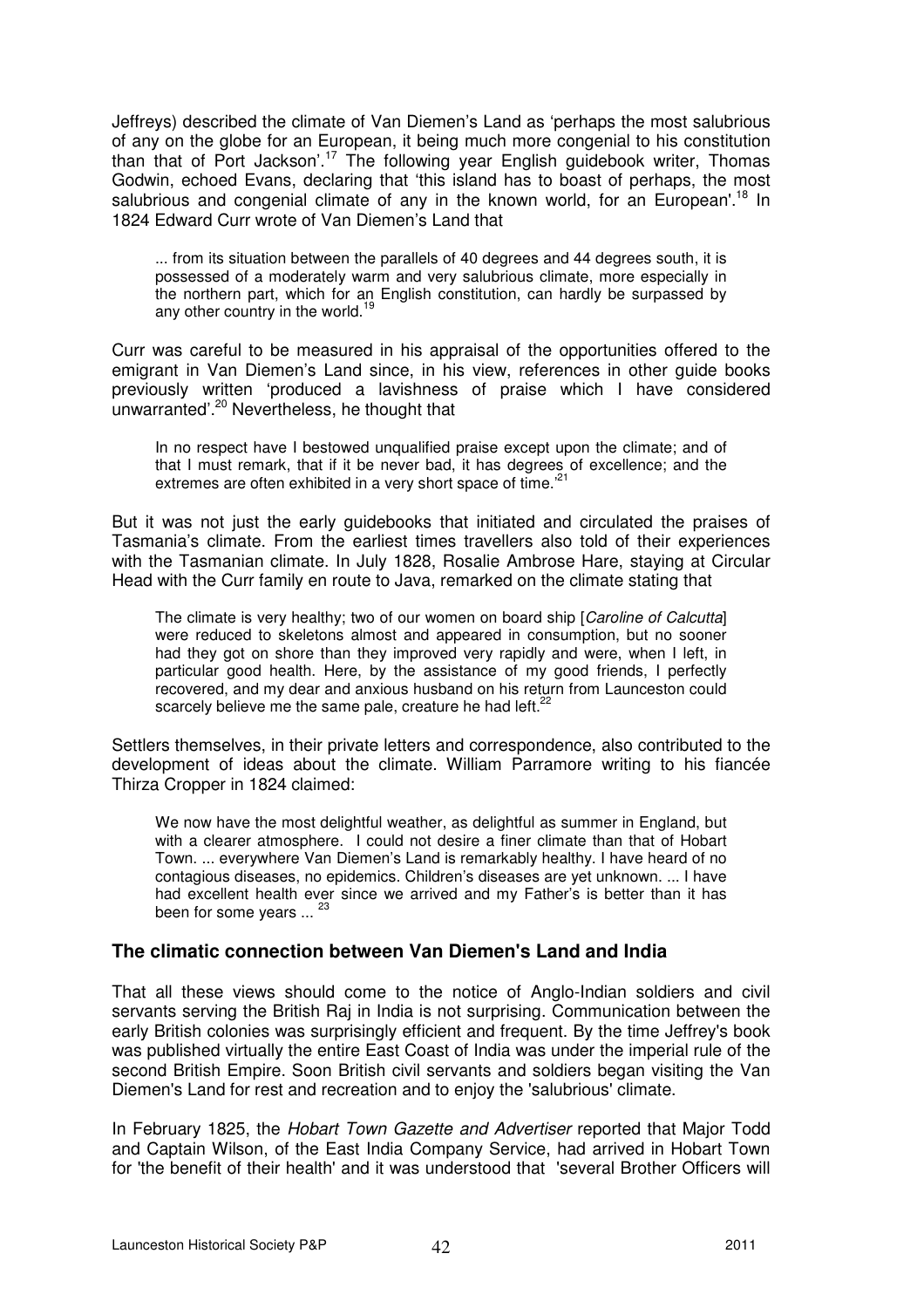speedily follow them here for the same purpose'. The paper prophesied that these visits might herald a pattern. 'We may fairly add', it predicted,

from the salubrity of the climate, and from the military allowance to invalids having been discontinued if they go to England, it would not surprise us if in future Hobart Town should be as much thronged by the fashionable sick of India and the Mauritius, as Duke's place is by Israelites, Margate by Cockneys, and the Borough Mint by Hibernians, and the road to London by 'sons of the hardy-north'.<sup>24</sup>

The newspaper's statement turned out to be prophetic. From the mid 1820s a steady stream of Anglo-Indians travelled to the island for rest and respite from India's climate and conditions.

In the summer of 1829-1830 Augustus Prinsep and his wife arrived from Calcutta in search of health. Prinsep found the climate both restorative and delightful. He remarked on the dryness of the atmosphere that was a 'relief to my constitution, after the mists and rain which seemed to pursue me from Calcutta to Penang, and thence to Sincapore (sic) and Batavia<sup>'.25</sup> Although remarking on the cold southern winds, he delighted in

the power of again ranging about the fields, with a book or pencil, and conversing with nature thus easily, without fear of a burning tropical sun and the lassitude its presence produced, is to me a never-failing source of delight.<sup>26</sup>

In the same year, although arriving separately, Captain John Henderson and a Captain Betts arrived in Van Diemen's Land. On returning to India Henderson, Betts and Prinsep all wrote books about their experiences, which were subsequently published in 1830, 1832 and 1833 respectively.<sup>27</sup>

Such publicity raised consciousness about Van Diemen's Land in India and prompted further curiosity on the part of British and Anglo-Indian civil servants interested in the island. In 1834, TE Dempster, a surgeon in the employ of His Majesty Service in Bengal, visited Van Diemen's Land for several months. On his return to India he submitted an article to the journal of the Medical and Physical Society of Calcutta that discussed the relationship between climate and disease in the island. The article was published in 1835 in Volume Seven of The Calcutta Medical and Physical Transactions. Entitled 'On the climate of Van Diemen's Land as a Resort for Invalids from India' Dempster observed in the article that

 … so far is it goes [the climate] is eminently favourable. Everyone of whose case I could gain an account, had experienced great and decided benefit, with the exception of a few persons, who arrived in the colony either labouring under, or having a strong predisposition to thoracic disease.<sup>2</sup>

Dempster further pointed out that in addition to the climate Van Diemen's Land offered other advantages 'over all other places in the Indian seas, usually resorted to by invalids from this country'.

The town, the streets, and shops, the inhabitants, manners, and customs — all are English; everything tropical is left behind and forgotten for a time; old and pleasing recollections renewed; and morbid associations and habits broken and destroyed. The advantage of such moral remedies, in aiding the cure of long continued chronic disease, every physician will fully appreciate.

Because of this type of publicity, by the mid nineteenth century Tasmania was well known in India and some Anglo-Indians had already migrated to the colony. $30$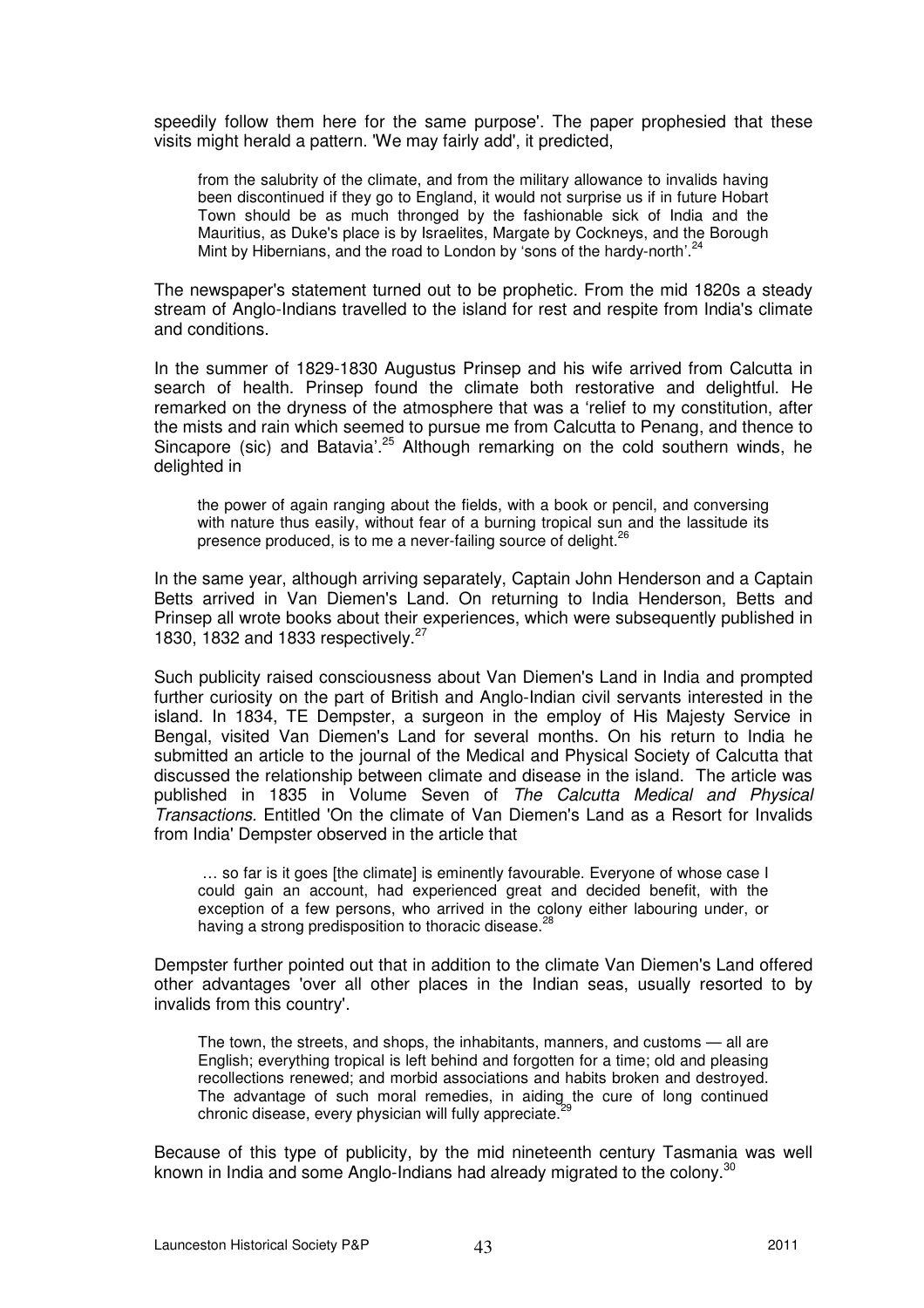In the summer of 1850-51, prompted by curiosity about its climate, among other reasons, seasoned traveller and Deputy Adjutant General of Forces in Australasia, Colonel Godfrey C Mundy, travelled through the island. In the journal, which he kept of his travels, which he later published, Mundy recorded a telling incident with a shopkeeper in Launceston. The shopkeeper — clearly a great admirer of the climate described to Mundy the situation of a friend who had moved from Port Phillip to Launceston on account of his bad health. The evidently rotund shopkeeper narrated how his friend had been restored to health after moving to the island a fact, which in his view could only be attributed to the climate. He declared 'he was as thin as a plank, or as you are, Sir, when he came, but in a few months, he became as lusty as myself<sup>'.31</sup> After hearing similar stories Mundy concluded that Tasmania possessed 'about the finest climate' in the world.<sup>32</sup> Not only were the stories of the salubrity of the Tasmanian climate true but the climate 'shows itself in the healthy appearance of the people, especially in the young.<sup>33</sup>

At a reception at government house, which Mundy enjoyed during his visit, he observed the dancing of some of the local children. Among them 'were many beautiful specimens of rising Anglo-Saxons — for the rearing of whom the climate of Tasmania is evidently very favourable'.<sup>34</sup> The same, he observed, 'must be said of it with reference to human plants of a more advanced growth; for I saw in five minutes this night more fair faces tinged with the English rose than I had seen in New South Wales in as many years'.<sup>35</sup>

#### **Climate as an idea in Van Diemen's Land**

The idea that Tasmania's climate was responsible for the superior physical condition of the native born, and the longevity of those who had migrated to the island, was, at the time, not surprising. As an idea, the impact of climate on human development had been circulating in scientific circles for some time. In his introductory paper to the Tasmanian Journal of Natural Science, Hobart Presbyterian Minister, John Lillie, for example, explained that 'climate is known to exert a powerful control over both the body and the mind of man'. In Lillie's view this hypothesis was evident in Van Diemen's Land where climate could be seen to have exerted a powerful influence on the native born:

It is generally allowed that the climate of this country, whether arising from the absence of moisture or a higher temperature, or from some other cause, is of a much more stimulating and exciting character, and tends to bring on a quicker development of the bodily and mental powers, than the climate of Great Britain. ... The native children, or those born in the colony of European parents, are in general decidedly in advance of children of the same age in the mother-country. There is a precocity of body and mind quite surprising to those who have come recently from Home; and the more so, because associated with no symptoms of sickliness, or want of activity and vigour.<sup>36</sup>

Ten years later historian John West corroborated Lillie's view by recording in his twovolume history of Tasmania that 'those of middle age who land here find their constitutions recruited; but the country-born come more quickly to maturity.<sup>37</sup> John Mitchel, the Irish political prisoner, who was removed from Bermuda to Van Diemen's Land on account of his asthma, also noticed the effect of the climate on the native born: 'Native Tasmanians, both men and women, grow up frequently tall, straight and handsome, with a mild expression of countenance, and manners always affable, gentle, and kindly.' In Mitchel's view,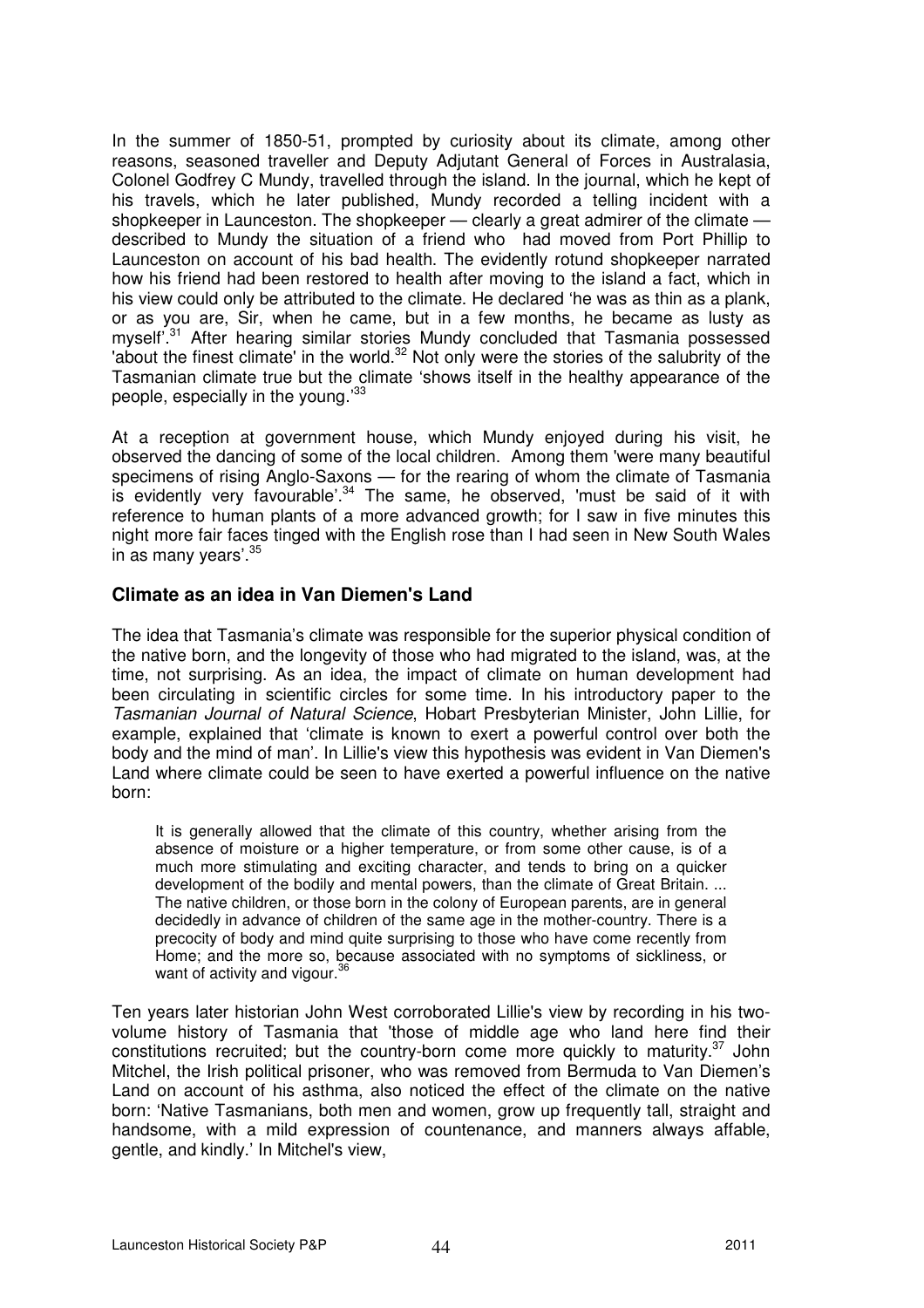our species grows to a splendid perfection here; but the finest specimens of the genus are those who have been born in the northern hemisphere and who came hither [as] children. They have both the European stamina and the southern culture in so matchless a clime, and the result is something marvellous.<sup>38</sup>

Thomas Meagher, Mitchel's compatriot 'Young Irelander', also observed:

The climate is more than healthful; it is invigorating and inspiring. Breathing it manhood preserves its bloom, vivacity, and vigor, long after the period at which, in other countries, those precious gifts depart, and the first touch of age is felt ... Breathing it many a frail form, which the Indian sun had wasted, acquires a fresh life; the dim eye lights up anew, and to the ashy paleness of the sunken cheek succeeds the sparkling blush of health ...

#### **Tasmania as the 'Sanatorium of India'**

To breath life into 'many a frail form that the Indian sun had wasted' was clearly the goal for many Anglo-Indians who visited the island. British imperial servants came to Tasmania for the same reasons that they sojourned to the Indian hill stations of Kashmir and Ceylon in search of health and a cooler climate. For many soldiers and civil servants of the British Raj it was an attractive alternative destination to Ceylon and Mauritius for rest and recuperation. By 1857 when the British in India were plunged into a state of political emergency, such excursions, however, would be significantly curtailed. When Indian patriots launched a full-scale rebellion against the Raj the British reeled in shock at the violence that ensued. In terms of the connection between Tasmania's climate and India what happened next is, in hindsight, not surprising.<sup>40</sup> When reports reached the largely British community in Tasmania of violent attacks on women and children they were greatly concerned. So great was the public feeling that in 1858 the colony's governor, Sir Henry Fox Young, commissioned an enquiry into the potential of Tasmania as a Military Medical Sanatorium and Post for Convalescents.<sup>41</sup> Young aimed primarily to relieve military men stationed in India of the long trip home to Britain for convalescent leave. It was a compassionate response but also as an opportunity to capitalise on the previous relationship which Tasmania had enjoyed with India due to the island's climate.

The Mercury immediately supported the scheme and applauding Governor Young's initiative to commission the inquiry claimed that the move was 'one of the most important acts that characterised His Excellency's administration.'<sup>42</sup> 'The advantages Tasmania possessed as a military depot for invalids from India could be stated in a few words':

We are considerably nearer to India than England is; and troops might be sent here in about one half the time and at considerably less expense. Leaving India, they might reach this colony by steam in one month, remain here another, and be landed in Calcutta gain, musket in hand, in another  $-$  three months in all.<sup>43</sup>

But of course the 'splendour of the climate' was of the greatest importance 'seeing that the comfort and speedy recovery of the invalids, would be much facilitated thereby'.<sup>44</sup> The Mercury pointed out that Tasmania's superior climatic advantages could be deduced from the returns forwarded from the principal medical officers to the army authorities at home relative to the health of the troops: 'By those returns it will be seen, we believe, that mortality amongst the men stationed in this Colony, has been considerably less than in England<sup>'45</sup> The newspaper considered that 'a more salubrious climate than ours it would be most difficult, if not impossible, to find; and this, we take it, is another advantage'.<sup>46</sup>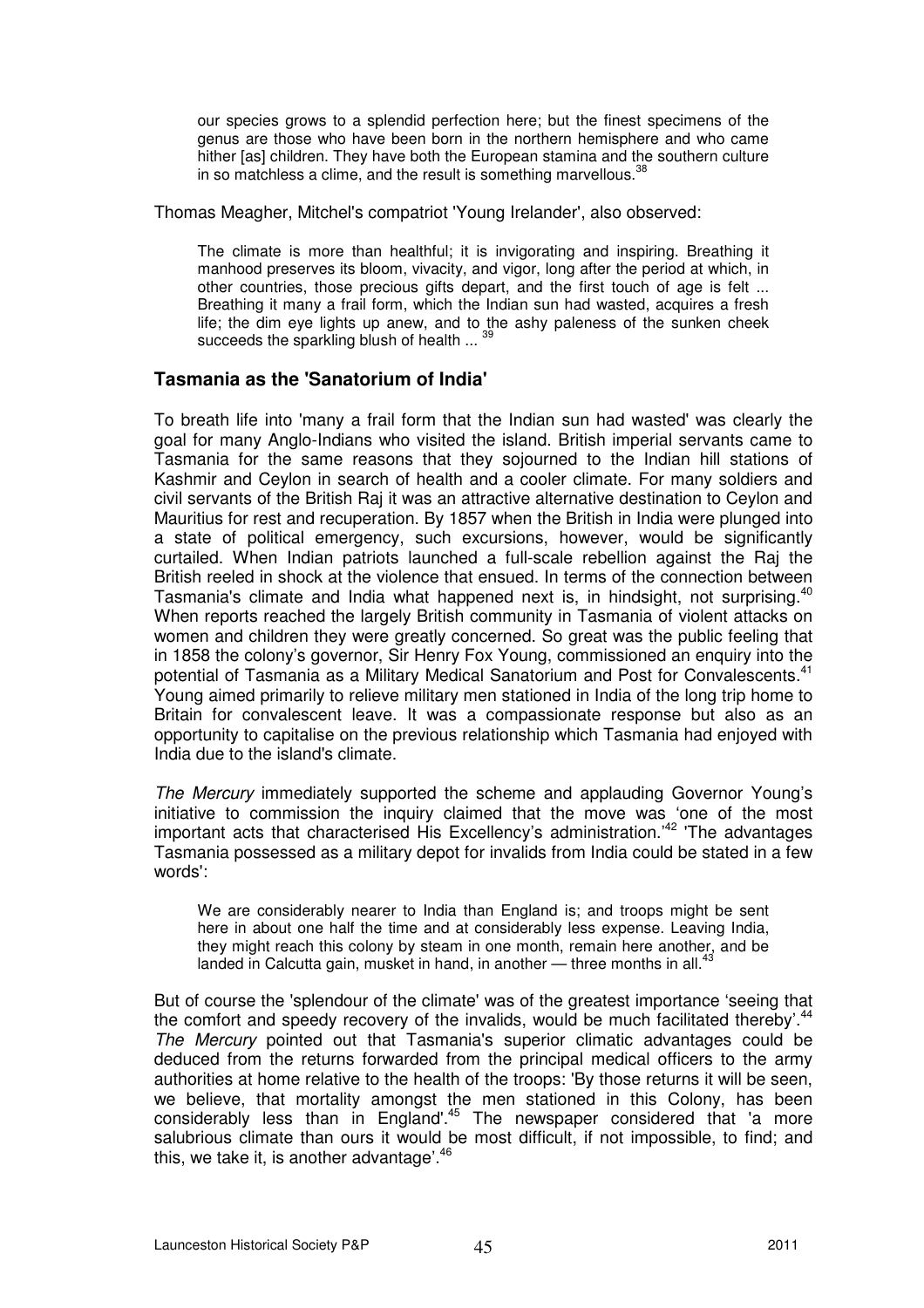Ten Commissioners, including medical doctors, sat on the enquiry producing seven findings, the first of which was the salubrity of the climate. The Commissioners found:

The salubrity of the Climate is equal, if not superior, to that of the healthiest part of Europe; and, for the restoration to health of those who suffer from the Diseases incidental to exposure to a Tropical Climate, better than that of any other in the world $47$ 

Diseases of the stomach and bowel, for example, that were fatal to soldiers in the East Indies, were least fatal to them in Tasmania and less so even than the other Australian colonies.

Other points concerned the logistics of the proposal itself. The Commissioners found that 'the voyage from Calcutta or Bombay to Hobart Town, in the Steam Vessels which carry Her Majesty's Mails, would be performed in less than a month'.<sup>48</sup> The men would benefit from an immediate change to a better climate and instead of the long voyage of three and a half months when sent to Europe they would only have to endure a short voyage of about three weeks. Further, 'a sanatarium in Hobart Town, if established, would be more easily and quickly reached than the Hill Sanataria in the Himmalayas (sic); there would be more certainty, in the generality of cases sent to it, of speedy restoration to health'.<sup>49</sup> The Commissioners concluded that they hoped the scheme would meet with the approval of the Home and Indian governments because they thought it 'would save many valuable lives'.<sup>50</sup>

Members of the general public supported the scheme. Tasmanian Member of Parliament and early photographer, Douglas Kilburn, wrote to The Times in London suggesting that the combination of Tasmania's scenery and climate would yield considerable health benefits for convalescing soldiers of the Anglo-Indian army.<sup>51</sup> He told the newspaper's readers that 'all medical men advocate change of scene, particularly of pleasant places' and in this respect 'the scenery of Tasmania was 'the most picturesque that can be imagined'.<sup>52</sup> Here 'the valetudinarian can obtain absolute enjoyment in the establishment of his health upon the noble river, in fishing, and water excursions to the various bays and creeks in which it abounds'.<sup>53</sup> 'Pathologus', another writer to *The Times*, responded supportively to Kilburn's letter suggesting that the climate possessed the characteristics of 'a constant perflation from the ocean of an equable temperature', which would clearly be beneficial for invalids.<sup>54</sup> Moreover, it made sense to take advantage of the public buildings left vacant in Tasmania due to the cessation of transportation.

Despite efforts put into the enquiry together with the general public's support for the scheme, both in Tasmania and abroad, the idea to make Tasmania the 'Sanatorium of India' never came to fruition. However, as an opportunity for Tasmania all was not lost. The ultimate effect of the public discourse surrounding the scheme was to consolidate the rhetoric about Tasmania's climate that had been circulating for the previous fifty years.

### **Tourism as the 'Sanatorium of the South'**

In 1868, when English guidebook writer Frederic Algar published his colonial handbook on Tasmania, he talked about Van Diemen's Land not just in terms of the 'Sanatorium of India' but also as the 'Granary of the Australias' and the 'Garden of the South'.<sup>55</sup> Although the image of Tasmania as a 'Sanatorium' remained, the image metamorphosed into a number of variants as public discourse changed over time. The image of Tasmania as the 'Sanatorium of India' thus metamorphosed into the 'Sanatorium of Australia', 'Sanatorium of the Australian colonies' and 'Sanatorium of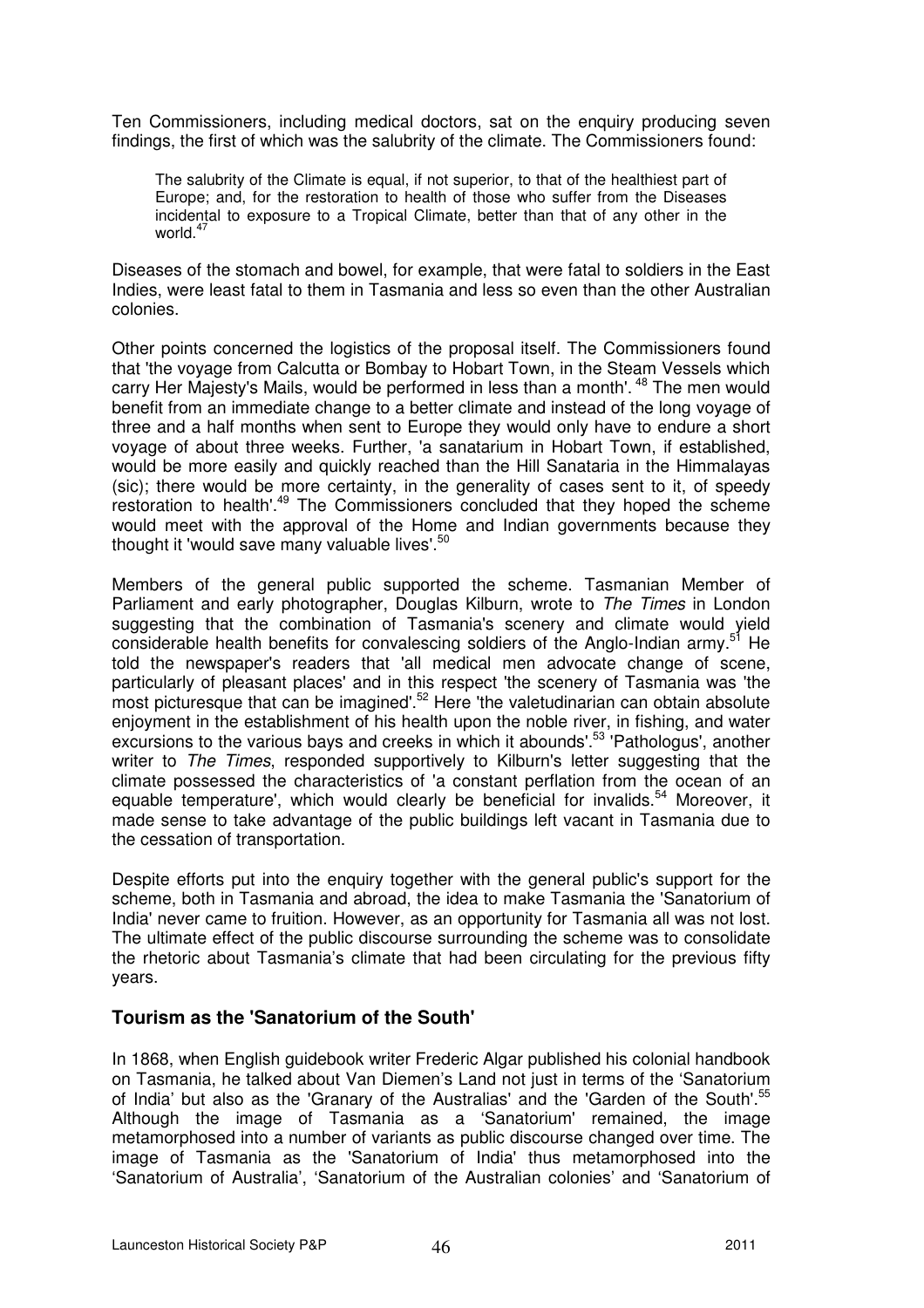the South' as visitors from the hotter mainland colonies travelled to Tasmania for rest and recreation wooed by the growing number of tourist operators and boosters.<sup>56</sup> By 1871, when Walch's Tasmanian Guide Book was published, the editor, Louisa Anne Meredith, suggested that the 'advantages of Tasmania's climate were so well known, by reports of various visitors who resorted here in summer', that it was only necessary to say that, 'though a variable one, the climate is mild and most agreeable'.<sup>5</sup>

In 1888 the rhetoric that had developed concerning Tasmania's climate was given official credence by London medical publisher, Ludwig Bruck.<sup>58</sup> Bruck's objective was to provide individuals like Otter, together with medical professionals, specific information on the most appropriate resorts for particular ailments. In his Guide to Health Resorts in Australia, Tasmania and New Zealand, published in 1888, Tasmania scored the highest number of mentions in the sections dealing with 'sea-side health resorts' and 'climatic health resorts', which were classified according to 'their therapeutic indication'.<sup>59</sup> According to Bruck, seaside health resorts were particularly healthy for invalids because, among other reasons, they offered a greater amount of ozone and because 'a very important fact is the comparative purity of the sea-air from organic admixture and inorganic dust, while the presence of a greater or less amount of saline particles cannot be regarded as a disadvantage.<sup>60</sup> Bruck advised that seaside locations benefited anyone suffering from various nervous disorders such as 'Insomnia, Anaemia, Scrofula, Impotence, Phthisis and Hysteria, Blennorhoea, Leucorrhoea, and other diseases'.<sup>61</sup> He recommended that any invalids travelling to Tasmania afflicted with these conditions should resort to Formby and Torquay, Georgetown, Kingston, Penguin, St. Helens, Swansea, Ulverstone and Wynyard.<sup>61</sup>

Bruck also provided information on 'climatic' health resorts, which were classified according to their elevation from sea-level. Climatic health resorts benefited invalids suffering from 'Phthisis, Bronchial Catarrh, Convalescence, Nervous and Chronic Debility, Uterine Diseases, Chlorosis, Laryngitis and other diseases'.<sup>63</sup> Tasmania sported several suitable climatic resorts in the 1000-1500 feet above sea level category and recommendations were given for Campbelltown, Deloraine, Franklin, Hobart, Launceston, New Norfolk, Richmond, Ross, Victoria, Evandale and Oatlands.<sup>64</sup>

For Bruck, however, there were other important points to consider when assessing resorts for their comparative fitness for rest and recuperation. The character of the local hotels, for example, should be taken into account. In this respect Bruck provided additional information in his book about excursions to popular local tourist attractions. Presumably Bruck considered that the benefits of distraction would also aid recuperation from illnesses.

By 1894 Montagu Rhys Jones confirmed in London's Pall Mall Magazine that Tasmania was still the 'Sanatorium of Australia'. 'It is here', he claimed 'that, from the semi-tropical and enervating heat, the recuperation which nature needs, may be found in the bracing air of its numerous mountains'.<sup>65</sup> In 1899, when Irish patriot and nationalist politician, Michael Davitt, stopped off on his world tour he reported that Hobart's attraction for holiday seekers from the warmer colonies was one of Hobart's fortunate qualities: 'Large numbers of visitors go there from the mainland countries in their warm seasons owing to the cool temperature of Tasmania and the wide reputation of its varied attractiveness'.<sup>66</sup> Davitt suggested that if Hobart 'shares, as I expect it does, in the general salubrity of its colony's climate, it must be as healthy to live in as it is clean to look at'.  $67$ 

Although views such as those held by Jones and Davitt continued to reverberate until at least the Second World War, from the twentieth century tourists began to be interested in other attractions, besides therapeutic indications offered by health resorts.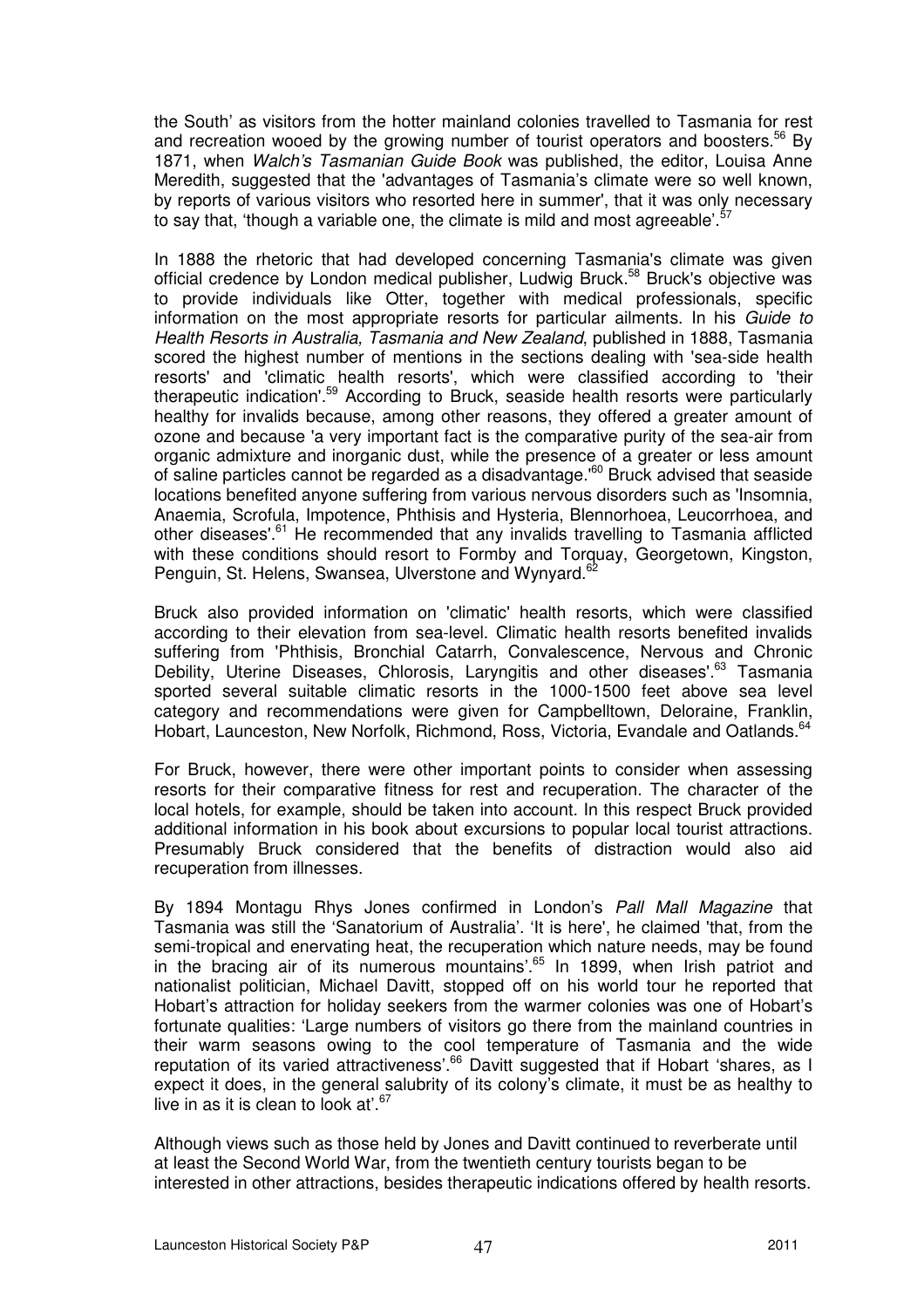By then ideas such as 'following the sun' were gaining in popularity. Perhaps the last gasp of the idea of Tasmania as a sanatorium is manifest in the famous Harry Kelly travel poster, 'Cool off in Tasmania', commissioned by ET Emmett in the 1930s for the Tasmanian Government Tourist Bureau. This poster can be understood as the final act of appreciation for Tasmania's cool and temperate climate before the idea of 'sun, sand and sea' became transcendent in the post World War Two years.  $\overline{a}$ 

 For a discussion on climate and its sociological effect in Australia see David Walker, 'Climate, Civilisation and Character in Australia' in D Walker and M Bennett, Intellect and Emotion:

Perspectives on Australian History Essays in Honour of Michael Roe, Geelong, 1998.<br><sup>5</sup> See Anne Mel quablin, 'Ageinst the Loggue: Fighting the 'Hated Stein', *Teomonian L*  See Anne McLaughlin, 'Against the League: Fighting the 'Hated Stain', Tasmanian Historical Studies, Vol. 5. No. 1, 1995-6, pp. 76-104.

 $^6$  G Blainey, The Great Seesaw: A New View of the Western World, 1750-2000, South Melbourne, 1988, p. 121. See particularly chapter seven: 'Cold and White: The Role of Climate and Race', pp. 121-138. Note: Blainey describes 'progress' as a 'movement in a desired direction; the believers in progress - the optimists - think the world is improving and will continue to improve', p. 313.

7 Christopher Kelly, A New and complete system of Universal Geography, or, An authentic history and interesting description of the whole world and its inhabitants; Volume One, London, 1817.

8 William Kingdom, America and the British colonies: an abstract of all the most useful information relative to the United States of America and the British colonies of Canada, the Cape of Good Hope, New South Wales, and Van Diemen's Island: exhibiting at one view the comparative advantages and disadvantages each country for emigration: collected from the most valuable and recent publications, to which are added a few notes and observations, London, 1820.

<sup>9</sup> Kingdom, America and the British Colonies, p. 319.

<sup>10</sup> William Charles Wentworth, A Statistical, Historical, and political description of the colony of New South Wales and its dependent settlements in Van Diemen's Land: with a particular enumeration of the advantages which these colonies offer for emigration, and their superiority in many respects over those possessed by the United States of America, London, 1819.

<sup>11</sup> Wentworth, A Statistical, Political and Historical description of the colony of NSW and VDL, p. 148.

 $12$  Charles Jeffreys, Van Dieman's Land (sic) Geographical and Descriptive Delineations of the Island of Van Dieman's Land, London, 1820.

- Jeffreys, Van Dieman's Land, p. iii.
- 14 Jeffreys, *Van Dieman's Land*, p. v.

<sup>15</sup> Jeffreys, Van Dieman's Land, p. 8.

<sup>16</sup> Jeffreys, Van Dieman's Land, p. 8.

<sup>17</sup> George Williams Evans, A Geographical, Historical and Topographical Description of Van Diemen's Land, with important hints to emigrants, and useful information respecting the application for grants of land; together with a list of the most necessary articles for persons to take out. Embellished by a correct view of Hobart Town; also, a large chart of the Island, Thirty Inches by Twenty-four, with the soundings of the harbours and rivers, and in which the various grants of lands are accurately laid down, London, 1822, p. 26. It is to be noted that Evans accused Jeffreys of plagiarism when Evans was a passenger on Jeffreys' ship two years earlier. For more on this see, Morris Miller, op. cit.

<sup>18</sup> Thomas Godwin, Godwin's Emigrant's Guide to Van Diemen's Land, more properly called Tasmania, containing A Description of its climate, soil and its productions; A form of Application for Free Grants of Land; with a scale enabling persons in inland towns, to estimate the expense of a passage for any given number of men, women or children, a List of the most necessary Articles to take out, and other information useful to emigrants, London, 1823, p. 1.

<sup>&</sup>lt;sup>1</sup> F Algar, A Hand-book to Tasmania, London, 1868, p. 4.

<sup>&</sup>lt;sup>2</sup> See Warwick Anderson, The Cultivation of Whiteness: Science, Health and Racial Destiny in Australia, Melbourne, 2002, particularly chapters 1 and 2.

 $3$  For a survey of the debates surrounding these ideas see David N Livingstone, 'Human Acclimatisation: Perspectives on a Contested Field of Inquiry in Science, Medicine and Geography', *History of Science*, xxv, 1987, pp. 359-394.<br><sup>4</sup> Eer a diaguagian on climate and its assistantial offect in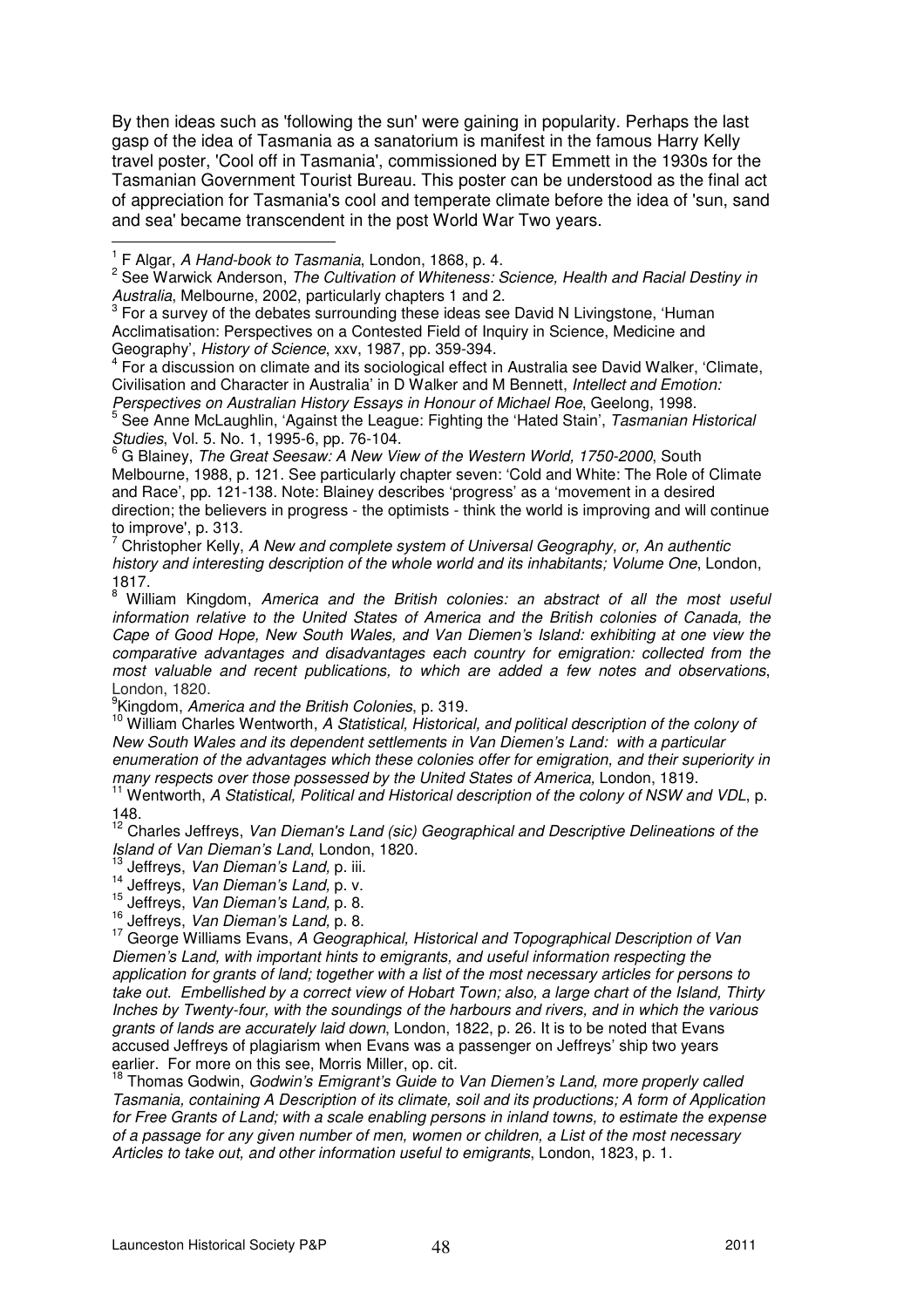Calcutta, on a voyage to Van Diemen's Land, 1827-1828, in Douglas R. G. Sellick (ed.), Venus in Transit: Australia's Women Travellers 1788-1930, Fremantle, 2002, p. 47.

24 Hobart Town Gazette and Van Diemen's Land Advertiser, 25 February 1825.

<sup>25</sup> Augustus Prinsep, The Journal of a Voyage from Calcutta to Van Diemen's Land, London, 1833, p. 64.

 $26$  Prinsep. The Journal of a Vovage from Calcutta to Van Diemen's Land, p. 64.

<sup>27</sup> Prinsep, The journal of a Voyage from Calcutta to Van Diemen's Land. London, 1833; John Henderson, Observations on the Colonies of New South Wales and Van Diemen's Land. Calcutta, 1832; T Betts, An account of the Colony of Van Diemen's Land. Calcutta, 1830.

28 T Dempster, as quoted from 'The Calcutta Medical and Physical Transactions' as quoted in The Launceston Advertiser, 24 September 1835.

<sup>29</sup> T Dempster in *The Launceston Advertiser*, 24 September 1835.

30Stilwell, 'The Castra Scheme', p. 12.

l.

 $31$  GC Mundy, A Record of Observations in Van Diemen's Land, (first published 1852 as Our Antipodes), Sullivans Cove, 1986, p. 89.

 $32$  Mundy,  $A$  Record of Observations in Van Diemen's Land, p. 9.

33 Mundy, A Record of Observations in Van Diemen's Land, p.88.

 $34$  Mundy, A Record of Observations in Van Diemen's Land, p. 49.

35 Mundy, A Record of Observations in Van Diemen's Land, p. 49.

 $36$  John Lillie, 'Introductory Paper', The Tasmanian Journal of Natural Science, Agriculture & Statistics, vol. 1, 1842, p. 11.<br> $\frac{37}{16}$  let W.

John West, History of Tasmania, vol. 2, Launceston, 1852, p. 348.

38 John Mitchel, Jail Journal, Dublin, 1913, p. 253.

<sup>39</sup> Thomas Meagher, quoted in A Griffith, *Meagher of the Sword*, Dublin, 1917, p. 266.

 $40$  See James,  $\widetilde{Ra}$ , part 4, 'The Mutiny: 1857-59'.

41 'Military Sanatarium: Report of the Board of Commissioners', Journals of the House of Assembly, 1858, vol. III, paper 1.

 $42$  The Mercury, 10 July 1858, p. 2.

 $43$  The Mercury, 10 July 1858, p. 2.

- <sup>44</sup> The Mercury, 10 July 1858, p. 2.
- <sup>45</sup> The Mercury, 10 July 1858, p. 2.
- <sup>46</sup> The Mercury, 10 July 1858, p. 2.
- <sup>47</sup> 'Military Sanatarium', JHA, 1858, vol. III, paper 1, p. 3.
- 48 'Military Sanatarium', JHA, 1858, vol. III, paper 1, p. 3.

 $^{49}$  'Military Sanatarium', JHA, 1858, vol. III, paper 1, p. 3.

- $50$  'Military Sanatarium', JHA, 1858, vol. III, paper 1, p. 4.
- $\frac{51}{52}$  The Times, 7 September 1858.
- The Times, 7 September 1858.
- $53$  The Times, 7 September 1858<br> $54$  The Times 11 September 1859
- The Times, 11 September 1858.
- <sup>55</sup> F Algar, A Hand-book to Tasmania, London, 1868.

<sup>56</sup> See, CA Morris, 'In Pursuit of the Travelling Man: A Study of Tasmanian Tourism to 1905', unpublished BA Honours thesis, University of Tasmania, 1974.

Anon, Walsh's Tasmanian Guide Book, Walch, Hobart, 1871, p. 28.

<sup>58</sup> Ludwig Bruck, Guide to the Health Resorts in Australia, Tasmania and New Zealand, London, 1888.

- <sup>59</sup> Bruck, Guide to Health Resorts, pp. 145-147.
- <sup>60</sup> Bruck, Guide to Health Resorts, p. 144.
- <sup>61</sup> Bruck, Guide to Health Resorts, p. 145.
- <sup>62</sup> Bruck, Guide to Health Resorts, p. 145.
- <sup>63</sup> Bruck, Guide to Health Resorts, p. 146.
- <sup>64</sup> Bruck, Guide to Health Resorts, pp. 146-147.

 $19$  Edward Curr, An Account of the Colony of Van Diemen's Land, principally designed for the use of emigrants, London, 1824, p. 2.

 $^0$  Curr, An Account of the Colony of Van Diemen's Land, pp. 148-149.

 $21$  Curr, An Account of the Colony of Van Diemen's Land, p. 149.

<sup>&</sup>lt;sup>22</sup> Quoted from the diary of Rosalie Hancorn Ambrose Hare, written on board the Caroline of

<sup>&</sup>lt;sup>23</sup> DC Shelton, (ed.), The Parramore Letters, self published, Epping, 1993, p. 54.